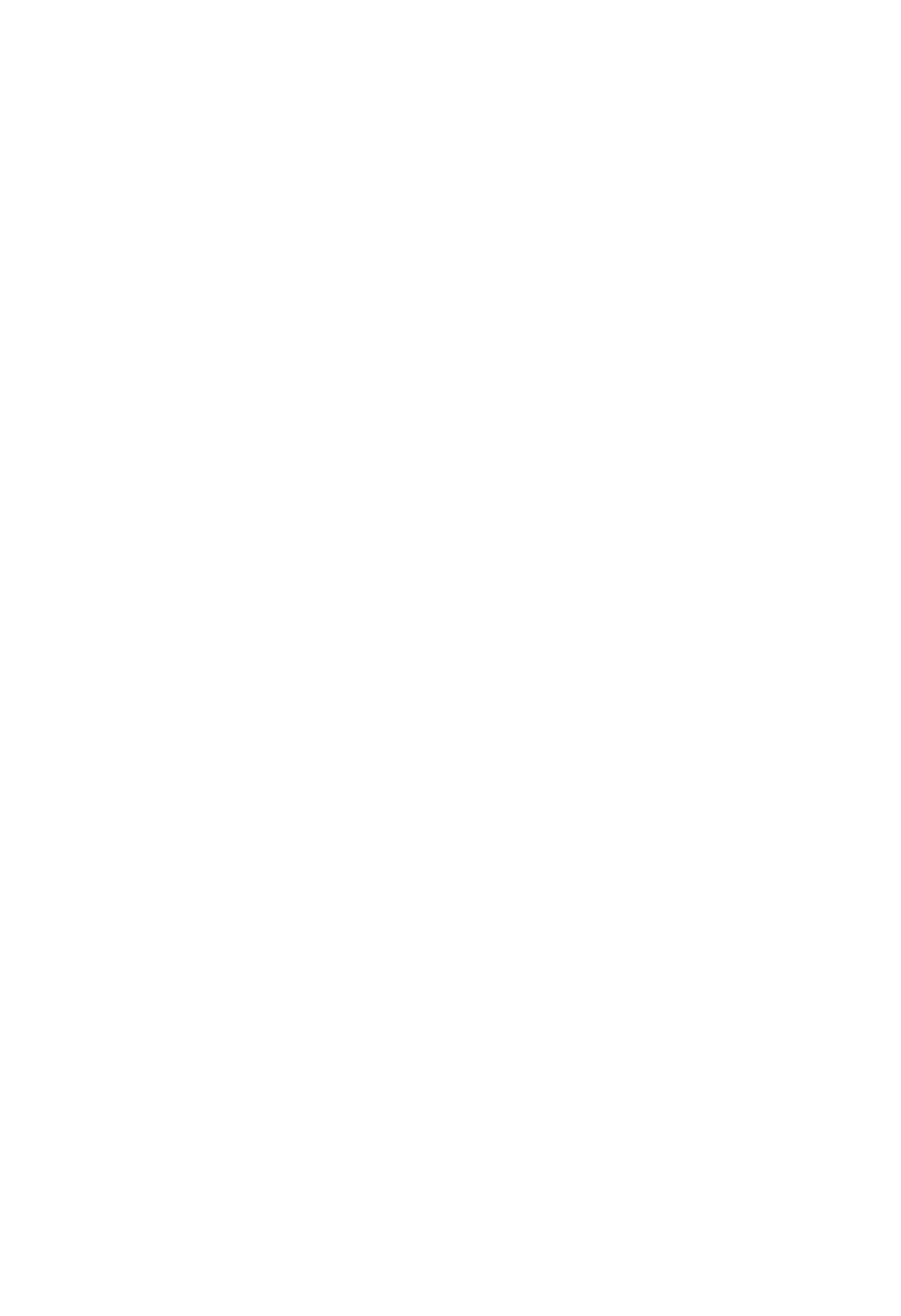Editorial Universidad Don Bosco, 2011 **C**

Colección Investigación

Serie Bicentenario

Autor: Salvador Salazar Arrué

Traductor: Nelson López Rojas **C** Con autorización de la familia de Salvador Salazar Arrué

Diseño: Melissa Beatriz Méndez Moreno

Apartado Postal 1874, San Salvador, El Salvador

The heirs of Salarrué have graciously given the permission for this book to be published at EUDB.

Translation of CdB into English is copyrighted by the translator.

Hecho el depósito que marca la ley

Prohibida la reproducción total o parcial de esta obra, por cualquier medio, electrónico o mecánico sin la autorización de la Editorial

#### **ISBN 978 99923 50 36 2**



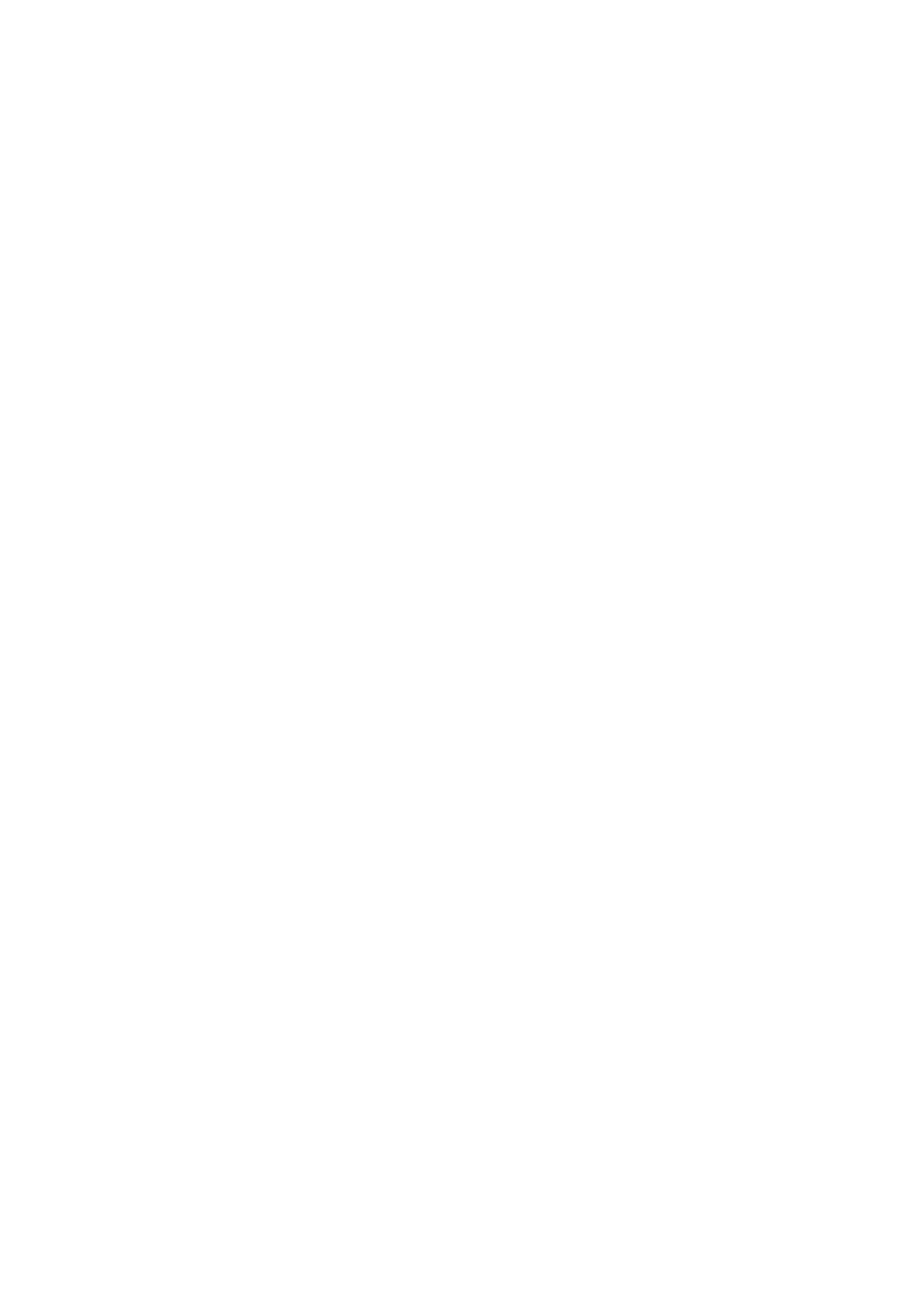La literatura no es inocente; la traducción tampoco. Literature is not innocent. Neither is translation. (Coates, 1996:215)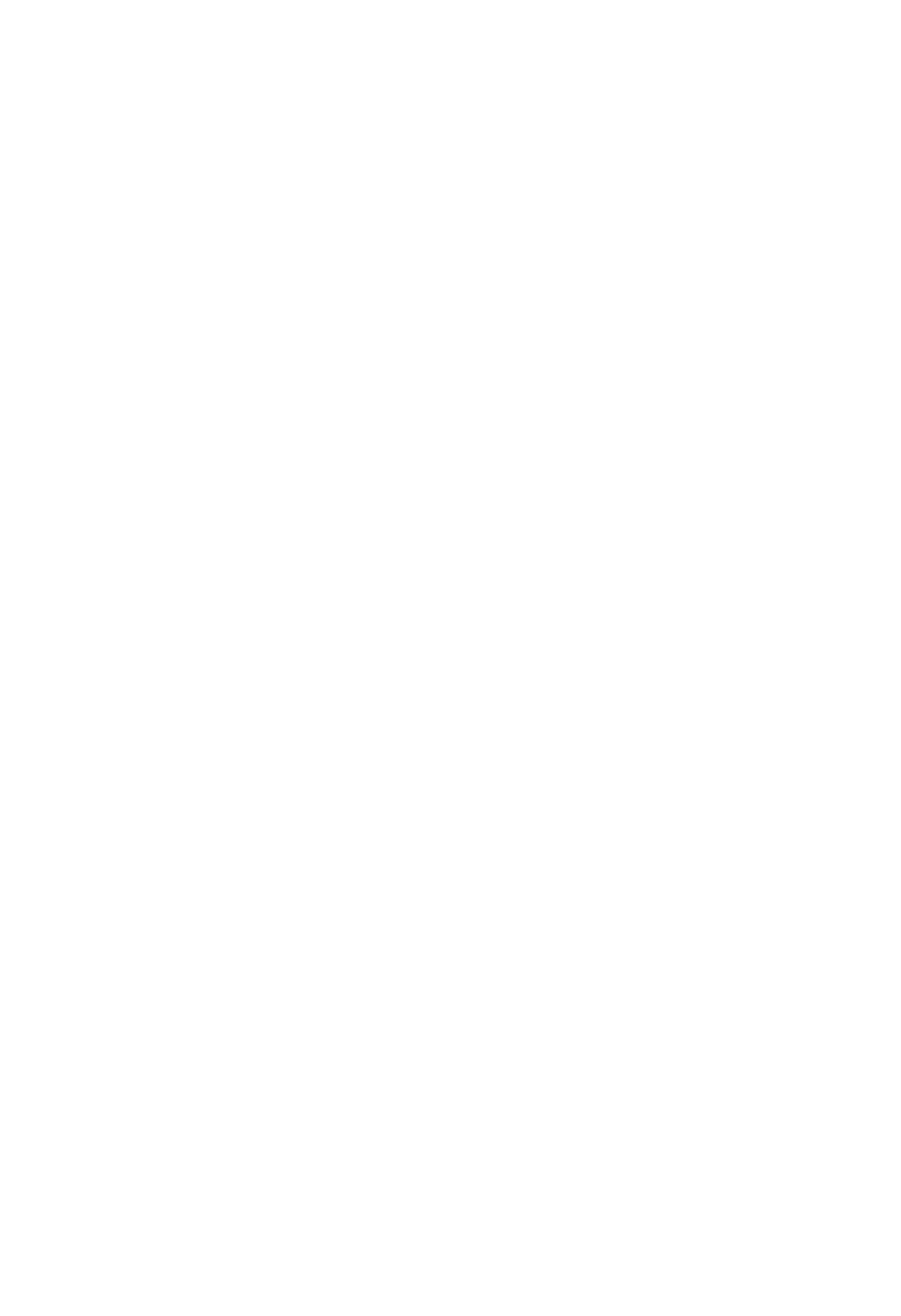# **Índice/Contents**

| Agradecimientos/Acknowledgements                                                                           | 3                     |
|------------------------------------------------------------------------------------------------------------|-----------------------|
| I. A Word from the Translator<br>II. De cómo nace y se hace un traductor<br>II. The Making of a Translator | 5<br>5<br>5<br>7<br>7 |
|                                                                                                            | 11                    |
|                                                                                                            | 17                    |
|                                                                                                            | 17                    |
|                                                                                                            | 19                    |
|                                                                                                            | 26                    |
|                                                                                                            | 32 <sup>l</sup>       |
| La casa embrujada-The Haunted House                                                                        | 38                    |
|                                                                                                            | 43                    |
|                                                                                                            | 50                    |
|                                                                                                            | 55                    |
|                                                                                                            | 60                    |
|                                                                                                            | 65                    |
|                                                                                                            | 70                    |
| Esencia de "azar"-Orange Blossom Essence                                                                   | 74                    |
|                                                                                                            |                       |
| El contagio-The Apple doesn't Fall Far from the Tree                                                       | 81                    |
|                                                                                                            | 89                    |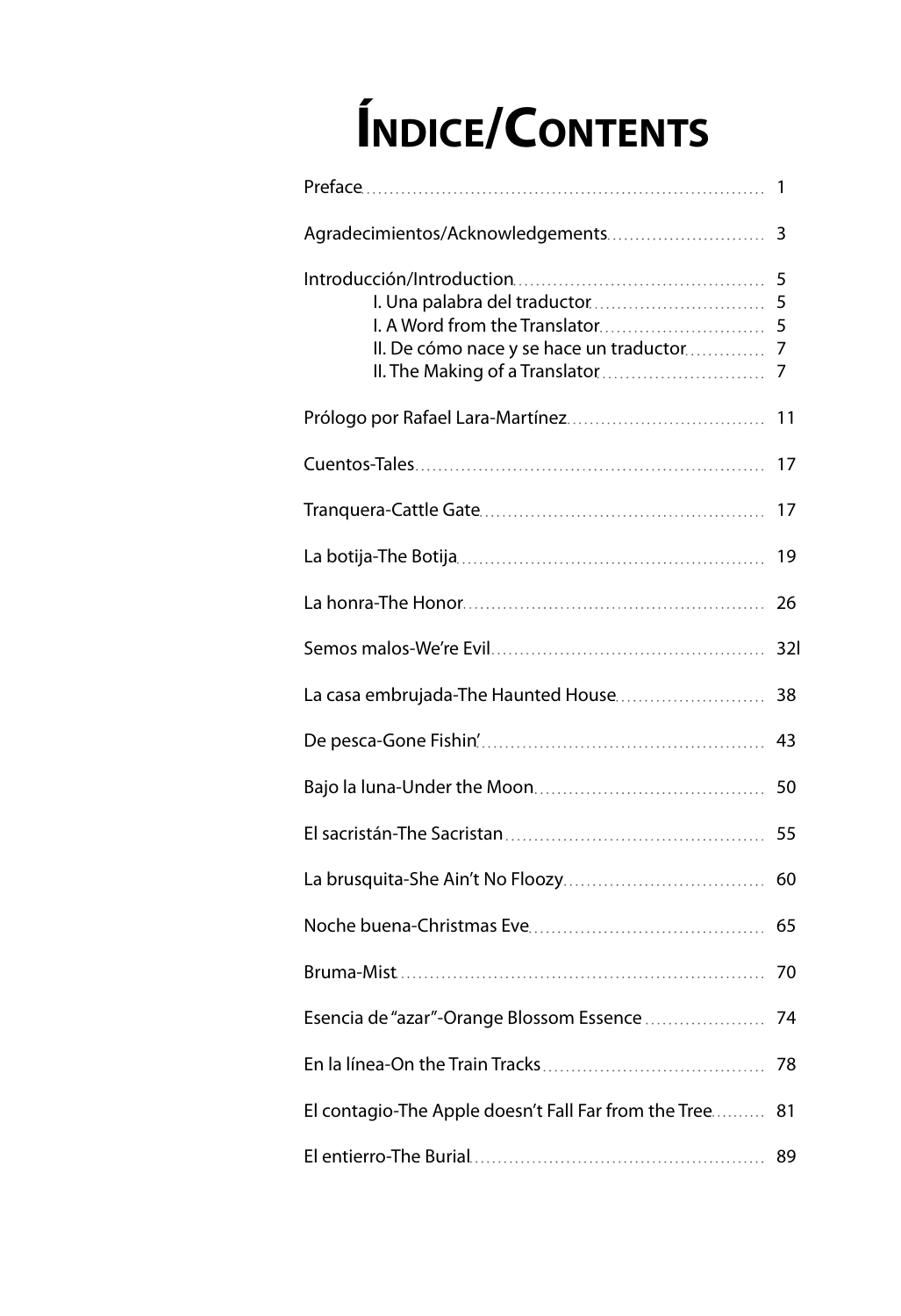| Virgen de Ludres-The Virgin of Lourdes 112 |  |
|--------------------------------------------|--|
|                                            |  |
|                                            |  |
|                                            |  |
|                                            |  |
|                                            |  |
|                                            |  |
|                                            |  |
|                                            |  |
| La chichera-The Moonshine Factory 147      |  |
|                                            |  |
|                                            |  |
|                                            |  |
|                                            |  |
|                                            |  |
|                                            |  |
|                                            |  |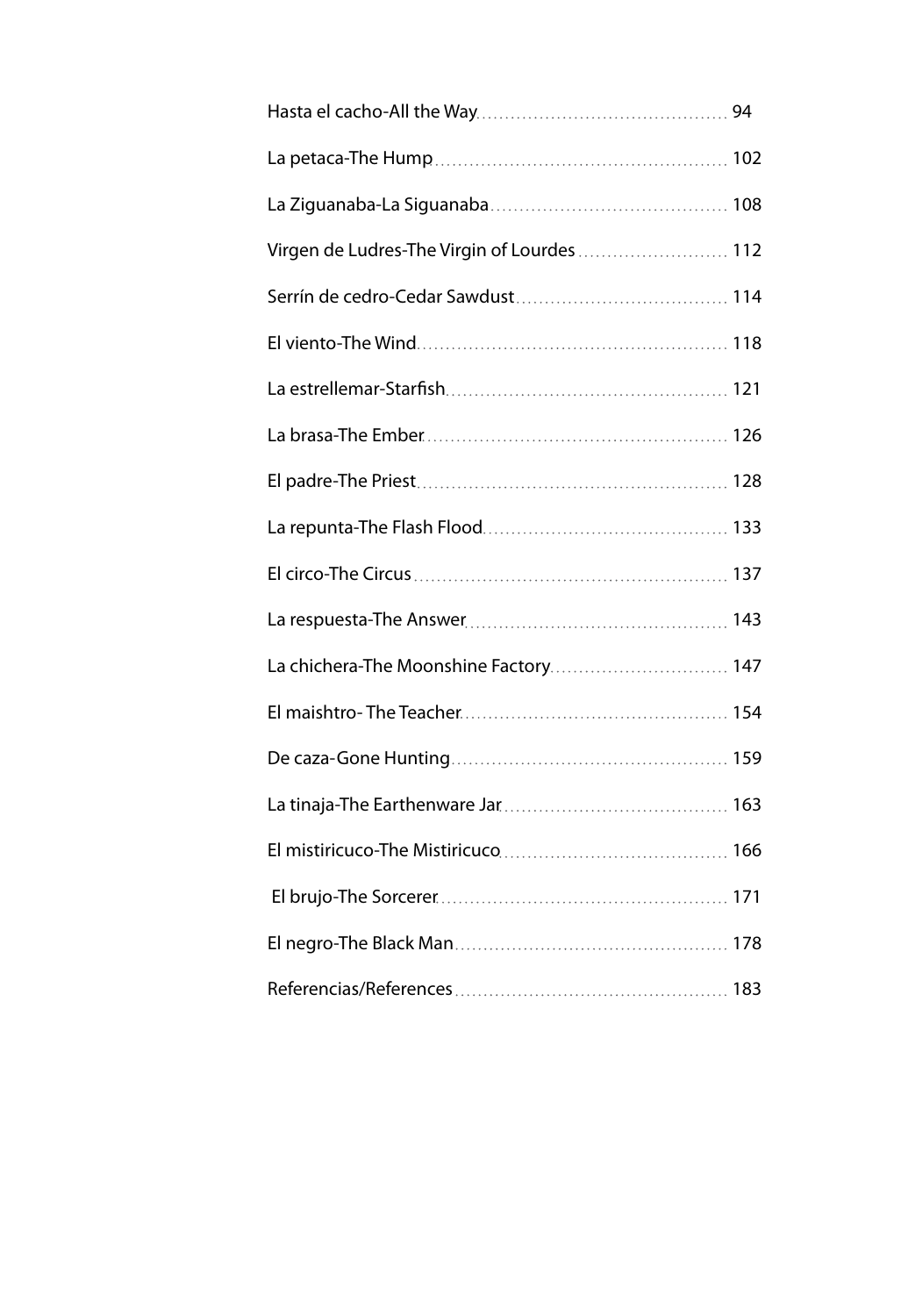### **Prefacio**

Andrés Bello consideraba que el uso del "vos" era abominable. Y durante décadas, y debido a que Salarrué eligió la lengua vernácula para contar sus cuentos, los *Cuentos de Barro* también han sido etiquetados por los mismos salvadoreños como literatura de inferior calidad, a diferencia de otros libros que se consideran como español "correcto". En *Cuentos de barro* se funde lo universal con lo local, lo religioso con lo mítico, lo urbano con lo rural, y la lengua vernácula con el lenguaje ordinario ... y Salarrué eligió la "lengua del pueblo" para transmitir sus historias porque conocía a su pueblo. Salarrué nació en el oeste de El Salvador, lugar del último "bastión indígena" de los pipiles en el país, y fue también el lugar de la masacre que los erradicara en 1932. Salarrué creció rodeado de las culturas y lenguas de los grupos indígenas, así como de la lengua hablada por su familia. De tal manera, el lector de Salarrué como literatura popular debe superar la creencia de que leer *Cuentos de barro* es leer sobre aquellos (un distante *aquellos*) sin educación, y aceptar nuestra herencia ancestral indígena que todos compartimos. Esta traducción es parte de mi tesis de doctorado de la Universidad de Nueva York en Binghamton. Las restantes cuatro partes verán la luz más adelante en esta serie de la Editorial Universidad Don Bosco.

### **Preface**

If Andrés Bello considered the use of the pronoun "vos" abominable, for decades, and because Salarrué chose the vernacular to tell these tales, *Cuentos de Barro* was also regarded as substandard literature by its own people, as opposed to the books that uphold "proper" Spanish. In *Tales of Clay* he merges the universal with the local, the religious with the mythical, the urban with the rural, and the vernacular with the ordinary language... and Salarrué chose the "language of the people" to convey his stories because he knew them. Salarrué was born in Western El Salvador, which was the last "indigenous reservation" of the Pipil people in the country, and it was also the location of the Massacre that eradicated them in 1932. Salarrué grew up surrounded by the indigenous cultures and languages of the native groups as well as the "educated" language spoken by his family. Thus, the reader of Salarrué as popular literature must now overcome the belief that reading *Tales of Clay* is reading about those (a distant *those*) without education, and embrace our indigenous ancestry that we all share. This translation is part of my doctoral dissertation from Binghamton University. The remaining four parts will see the light later on in this series of Editorial Universidad Don Bosco.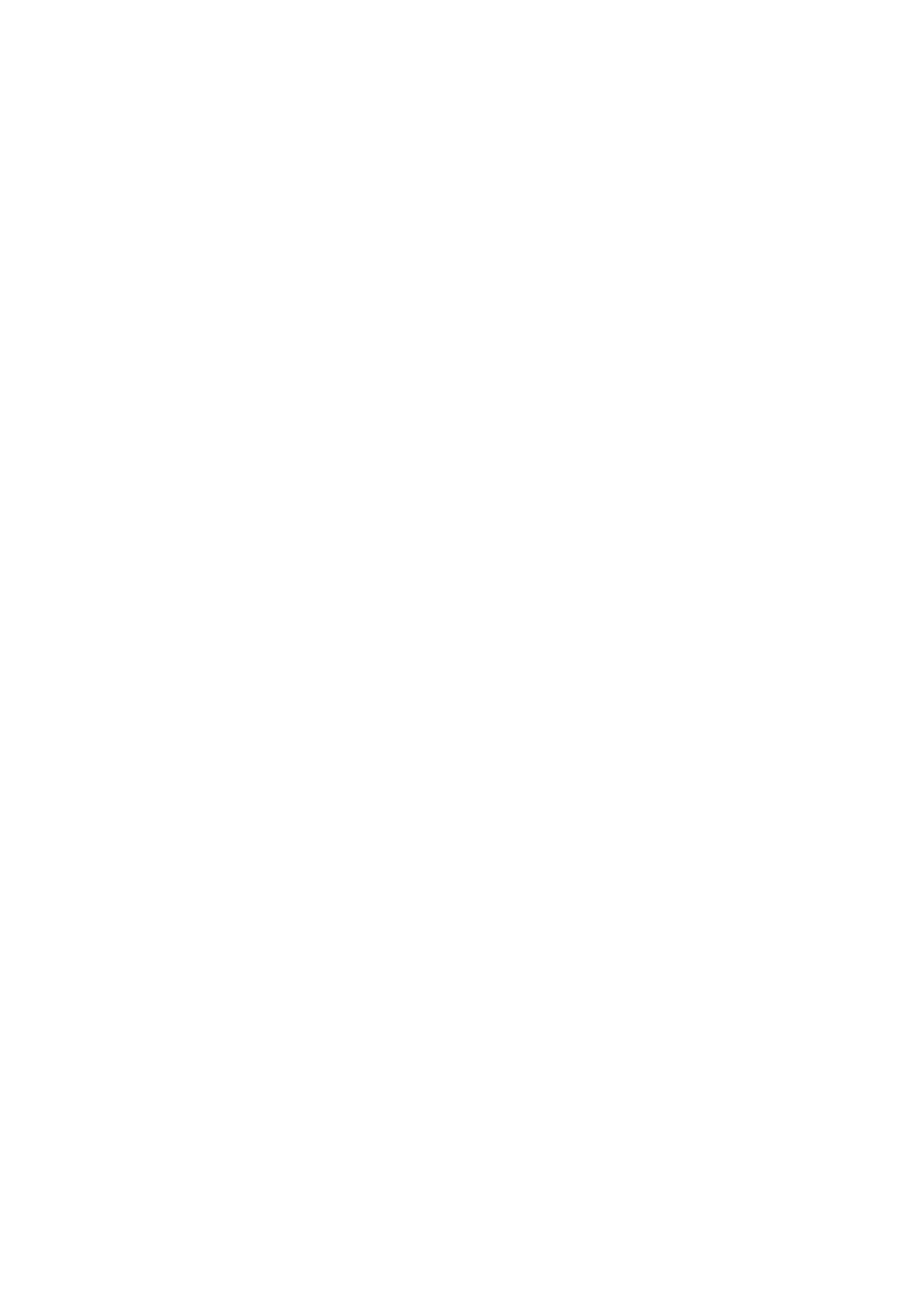### **Agradecimiento/Acknowledgmentss**

Mil gracias a todas las personas e instituciones que hicieron posible este trabajo.

One person alone cannot do a work of this magnitude. I am indebted for my findings to my informants and contacts in different areas of knowledge. It would be impossible to list them all here... to you who contributed to this work, thank you.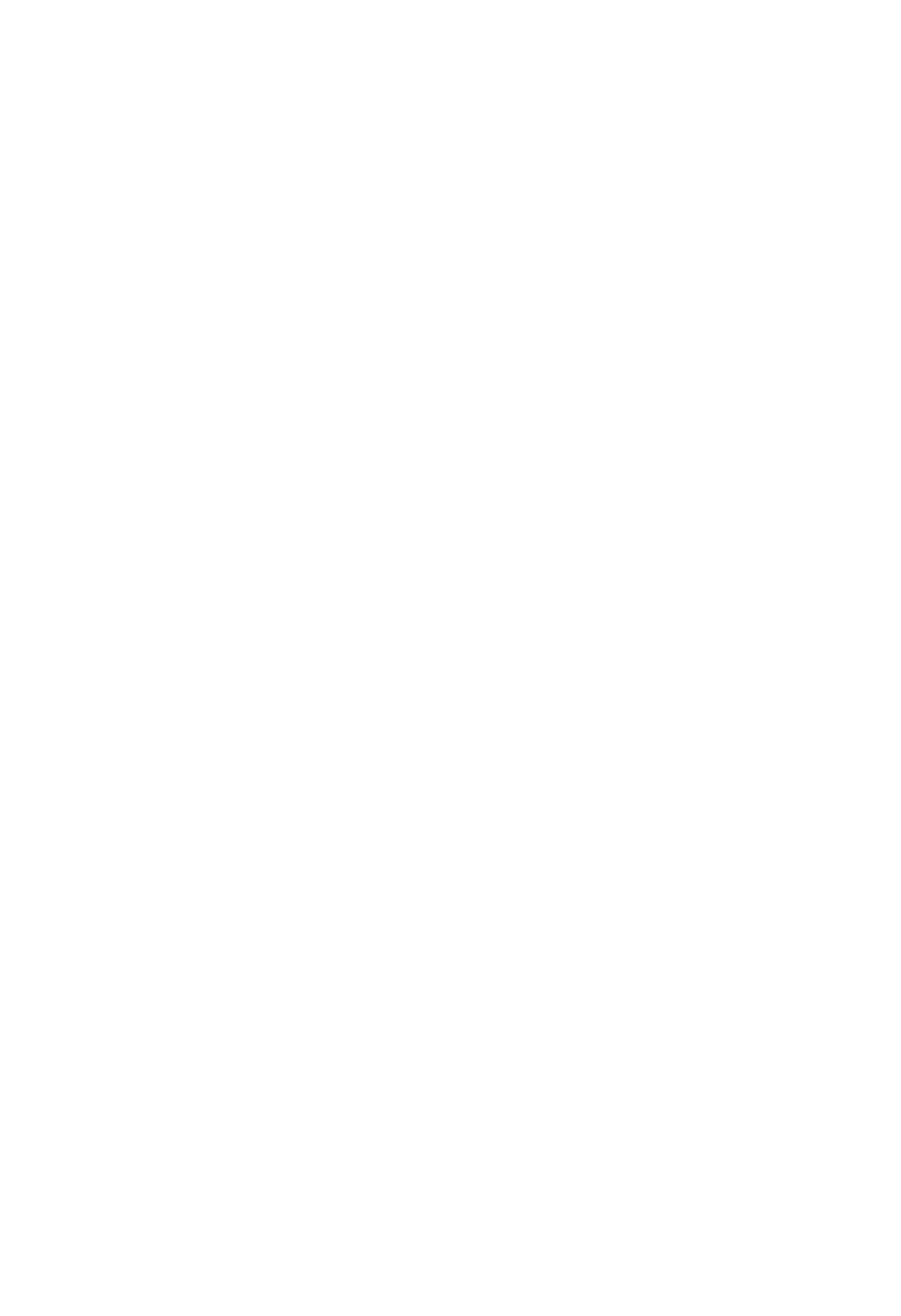### **Una palabra del traductor...**

#### *I. De Cuentos de barro a Tales of Clay*

La lengua que se usa en *Cuentos de barro* es tan amplia que no es suficiente el ser competente en un idioma para entenderlo... o para traducirlo. Joan Corominas explica en la introducción a su famoso diccionario que su trabajo "se ha escrito para el público no especializado en lingüística, con objeto de informarle breve y claramente de lo que se sabe acerca del origen de las palabras castellanas comúnmente conocidas por la gente educada." (Corominas, 1976). Palabras comunes, palabras eruditas, términos técnicos de las partes de un barco o una iglesia, palabras indígenas, neologismos, arcaísmos, regionalismos... y el reto parecía insuperable después de cada vez que leía el libro de Salarrué lleno de semejante discurso subalterno, desconocido para la gente "educada."

El reto se planteó: Derrida nos había ya advertido que la traducción era una tarea seria, mientras que Hermans nos decía que "los traductores no sólo traducen" (1999: 96). Una vez que consulté la bibliografía disponible, me di cuenta de que este proyecto no era una simple traducción literaria, porque, como el traductor de Salarrué, tenía que transmitir no sólo las palabras y significados, sino también las diferentes capas lingüísticas que se plantean en estas historias.

### **A Word from the Translator**

*I. From Cuentos de barro to Tales* of Clay The text in *Cuentos de Barro* is so comprehensive that it is not enough to be proficient in a language to understand it… or to translate it. Joan Corominas explains in the introduction to his famous dictionary that his work "has been written… to inform in a concise manner what is known about the origin of Castilian words commonly known by cult people" (Corominas, 1976). Common words, erudite words, technical terms for the parts of a boat or a church, indigenous words, neologisms, archaisms, regionalisms… and the challenge seemed insurmountable after each time I read Salarrué's book filled with such subaltern speech, unknown to "cult people".

The challenge was posed: Derrida warned us that translation is a serious task, while Hermans stated that "translators never just translate" (1999: 96). Once I consulted the available literature I realized that this project was not a plain literary translation, because as the translator of Salarrué I needed to convey not just words and meanings, but the different linguistic layers these stories pose.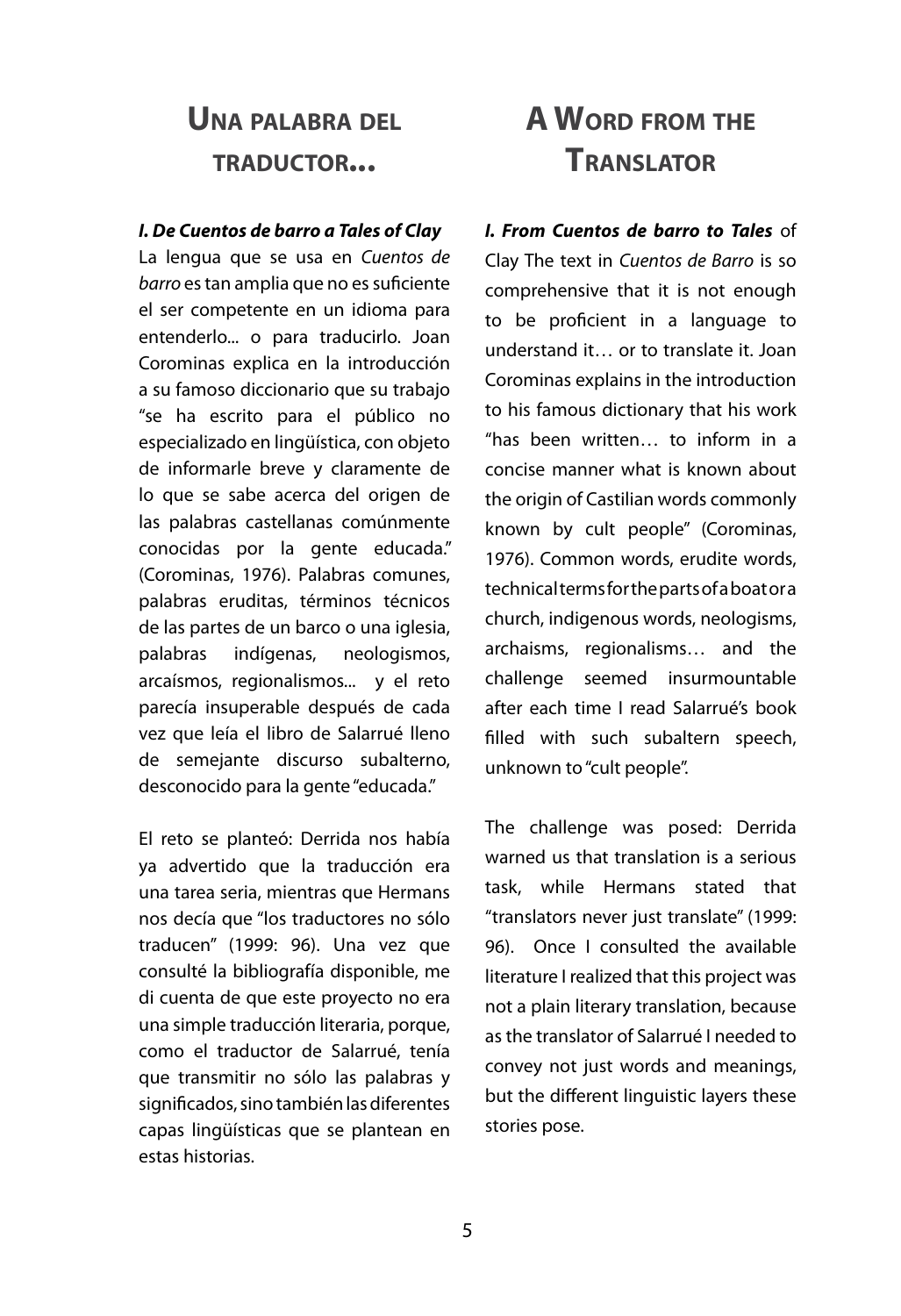La metodología de la traducción es bastante compleja. El proceso de traducción ha sido compuesto por diferentes etapas de una forma un tanto circular: la lectura del original  $\rightarrow$ la interpretación  $\rightarrow$  el análisis de  $vocabulary \rightarrow$  relectura del el original comparación de idiomas y comprobación de mis hipótesis con los informantes nativos  $\rightarrow$  interpretación ←  $(re)$  lectura del original. Aunque soy un hablante nativo de español, nacido y educado en El Salvador, es un desafío el tratar de descifrar el vocabulario utilizado en los *Cuentos de barro.* Mis informantes nativos rurales del país, las fotografías de los primeros años del siglo XX, mi interacción con los pobladores de las zonas indígenas, y mis visitas a los mundos indígenas me han ayudado a revivir las descripciones del libro. Mi dominio del idioma inglés me acredita para traducir una obra de esta magnitud. Sin embargo, para que sonara más como el original, he estudiado las obras y traducciones que se han ocupado de la lengua vernácula, y he confiado en mis informantes que leyeron mis traducciones y corroboraron o no mis hipótesis acerca del sentir de los cuentos. Los nombres de pájaros, árboles, barcos, detalles de edificios renacentistas, y cosas por el estilo fueron otra investigación aparte.

Esta traducción ha sido una cuestión mucho más compleja que reúne múltiples disciplinas en la mesa. The translation methodology is quite complex. The translation process has been composed of different stages in a somewhat circular fashion: reading the original  $\rightarrow$  interpreting  $\rightarrow$  analysis of vocabulary  $\rightarrow$  reading the original  $\rightarrow$  comparing languages and testing my choices with native informants  $\rightarrow$  $interpreting \leftrightarrow (re)$  reading the original. Although I am a native speaker of Spanish, born and educated in El Salvador, it is a challenge to try to decipher the vocabulary used in *Tales of Clay.* Native rural Salvadoran informants, photographs of the early years of the twentieth century, my interaction with villagers of indigenous areas, and my visits to the indigenous worlds have helped me to relive the descriptions of the book. My command of the English language qualifies me to translate a work of this magnitude. However, to make it sound more like the original, I have studied works and translations that have dealt with the vernacular; and I have relied on my informants who read my translations and tested my hypothesis regarding the feel of the tales. Names of birds, trees, boats, specifics of renaissance buildings, and the like have been a research by themselves.

This translation has been a much more complex matter that brings multiple disciplines into play.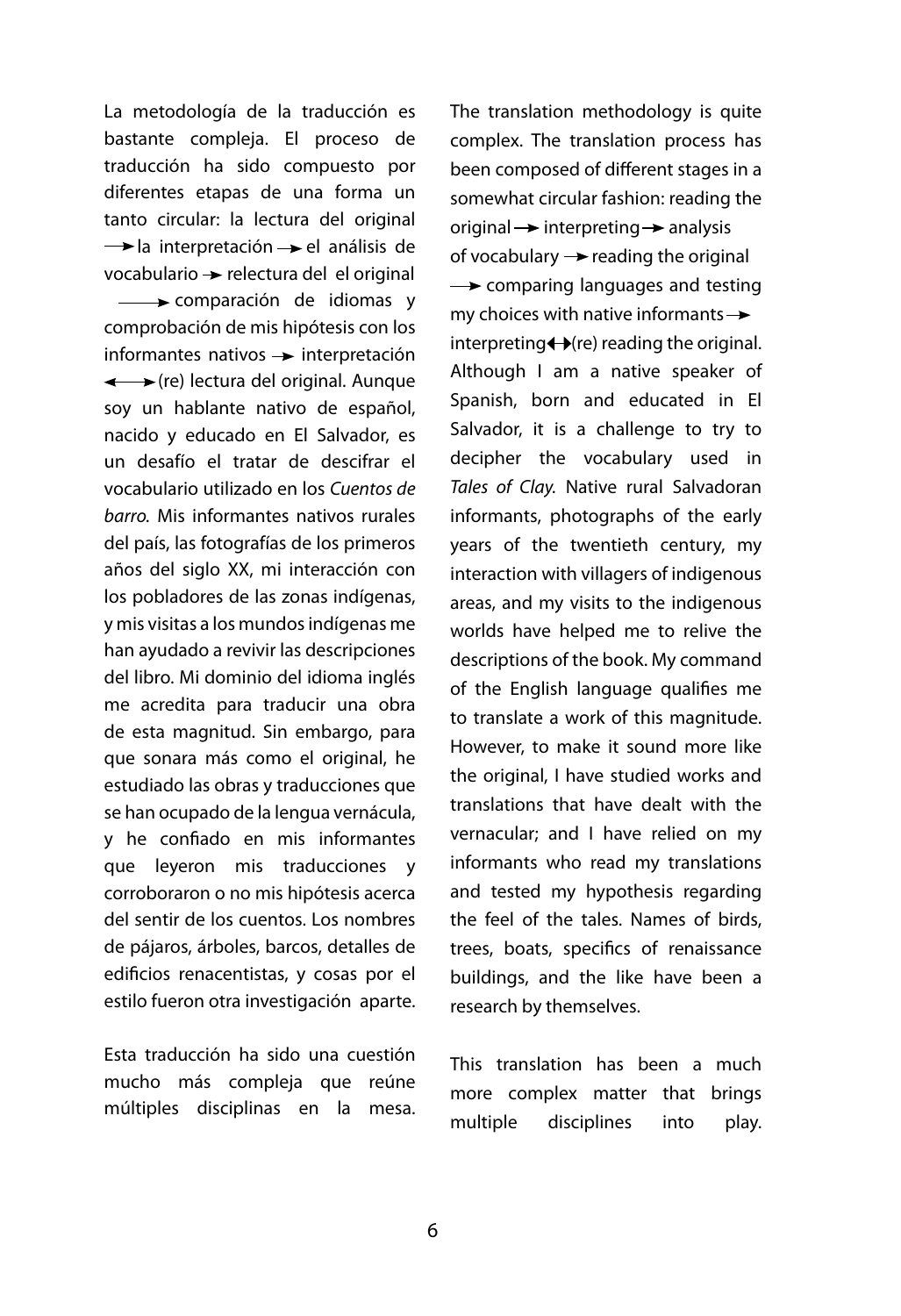El alcance de mi investigación me ha llevado a muchos ámbitos: de la botánica a la arquitectura medieval, de la zoología a la física, y de la agricultura a la arqueología. Al intentar llenar los vacíos de la memoria histórica, investigué usando los recursos de la historiografía, visitando los pueblos, los cementerios, los lugares mencionados en el libro, y viendo y sintiendo las descripciones floridas de los *Cuentos de barro.* Hablé con escritores, amigos de Salarrué, y con los residentes locales de los pueblos indígenas –más de alguno me aseguró que fue sobreviviente de la masacre de 1932. El esclarecer la verdad no es una tarea fácil, y a muchos no les gusta hablar de ello. Si un país mantiene lagunas en su memoria, hay peligro que las brechas permanezcan abiertas o que se niegue la pérdida, como bien lo dijo Michel de Certeau.

#### **II. De cómo nace y se hace un traductor**

Ponga un letrero que diga "Pintura fresca. No tocar" y mi instinto natural es tocar con el fin de corroborar que la pintura está, de hecho, fresca. Cuando era niño me sentí atraído siempre a las cosas prohibidas. Me envenené al ingerir el jabón que quise usar para hacer burbujas, me rompí el brazo derecho, el codo y el hombro por andar en bicicleta donde las bicicletas no se deben permitir, causé un cortocircuito en el sistema eléctrico en mi casa tratando de inventar un cautín de soldadura, descubrí la Playboy que mi tío tenía debajo de su cama como parte de su colección académica.

The scope of my research led me to many areas: from botany to medieval architecture, from zoology to physics, and from agriculture to archeology. Seeking to fill in the gaps of historical memory, I began drawing from historiography, visiting the villages, the cemeteries, the places mentioned in the book, and seeing and feeling the florid descriptions of *Tales of Clay*. I spoke with writers, friends of Salarrué, and local residents of the once indigenous villages –some assured me they were survivors of the Massacre of 1932. Uncovering the truth is not an easy task and many don't like to talk about it. If a country keeps lacunae in its memory, there is danger for the gaps to remain open or to negate the loss, as Michel de Certeau puts it.

#### **II. The Making of a Translator**

Put a sign that says "Wet paint. Do not touch" and my natural instinct is to touch in order to corroborate that the paint is, indeed, wet. As a child I was always drawn to forbidden things. I got poisoned by swallowing the soap I intended to use for bubbles; I broke my right arm, elbow and shoulder by biking where bicycles should not be allowed; I shorted out the electric system in my house by trying to invent a soldering gun; I discovered the journal *Playboy* my uncle had under his bed as part of his academic collection.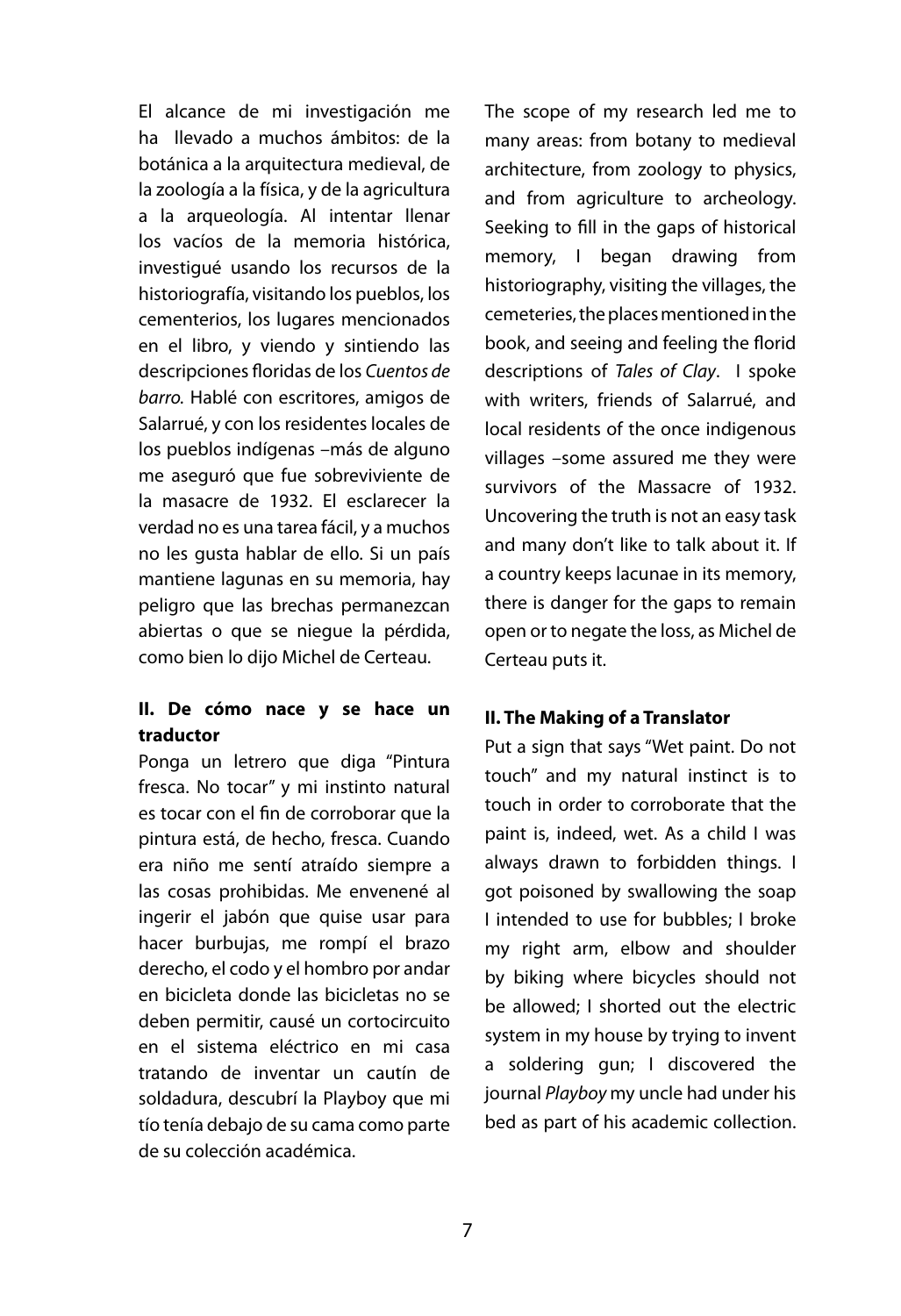Durante los viajes para visitar a familiares en San Miguel en el este de El Salvador, me escondía para leer los libros que mi abuela tenía "guardados" en una caja fuerte, porque los libros estaban quizás por decoración, no para que un niño mocoso los leyera. En estos libros descubrí cuentos mágicos de los dragones y reyes en países lejanos... las mismas historias que iba a encontrar más tarde en la casa de don Francisco. Don Francisco era un abogado para quien trabajé en mi juventud. Había un estudio-habitación llena de libros. Derecho, biología, física, *Don Quijote* y *Cuentos de Barro*. Yo era un ávido lector, a los 10 ya conocía grandes palabras y palabras de los *indios*, pero un día don Francisco volvió temprano del trabajo y me encontró en su estudio. Me advirtió que sus libros no eran para una mente como la mía. Me dijo que yo sería capaz de leer todos sus libros algún día, menos hoy. Agarró algunos de los libros que debía leer: la gramática, el álgebra, la ortografía y la caligrafía. Años más tarde, don Francisco murió y yo nunca pude leer el resto de sus libros.

Por haber nacido en San Salvador, la capital del país, estuve expuesto a las diferencias en la semántica, la sintaxis y la fonología. Fui testigo de los cambios en los últimos años ya que muchas de las poblaciones más rurales migraban a la metrópoli en busca de una vida mejor. Mi propio vocabulario estaba cambiando con los tiempos y siempre me fascinó el vocabulario que usaba tío Luis. Era originario de San Miguel, pero se mudó a Santa Ana en el extremo opuesto del país y, por tanto, hablaba de la variedad de español a la que había sido expuesto.

During trips to visit relatives in San Miguel in eastern El Salvador, I hid to read the books my grandmother kept "safe" in a vault because books were for decoration only, not for a snotnosed boy to read. In these books I discovered magical tales of dragons and kings in distant countries… the same stories that I would find later at Don Francisco's house. Don Francisco was a lawyer for whom I worked in my youth. He had a study-room full of books. Law, biology, physics, *Don Quijote* and *Cuentos de Barro*. I was an avid reader at the age of 10. I knew big words and *Indian* words, but one day Don Francisco came back early from work and he found me in his study. He warned me that his books were not for a mind like mine. He said that I would be able to read all of his books someday, but not today, though. He grabbed some of the books that I should be reading: grammar, algebra, orthography and calligraphy. Years later, Don Francisco died and I was unable to read the rest of his books.

Born in San Salvador, the capital of the country, I was exposed to differences in semantics, syntax, and phonology. I witnessed changes over the years as more and more rural populations came to the metropolis in search of a better life. My own vocabulary was changing with the times and I was always fascinated with the vocabulary Uncle Luis used. He was originally from San Miguel, but moved to Santa Ana at the opposite end of the country and, thus, he spoke the variety of Spanish to which he had been exposed.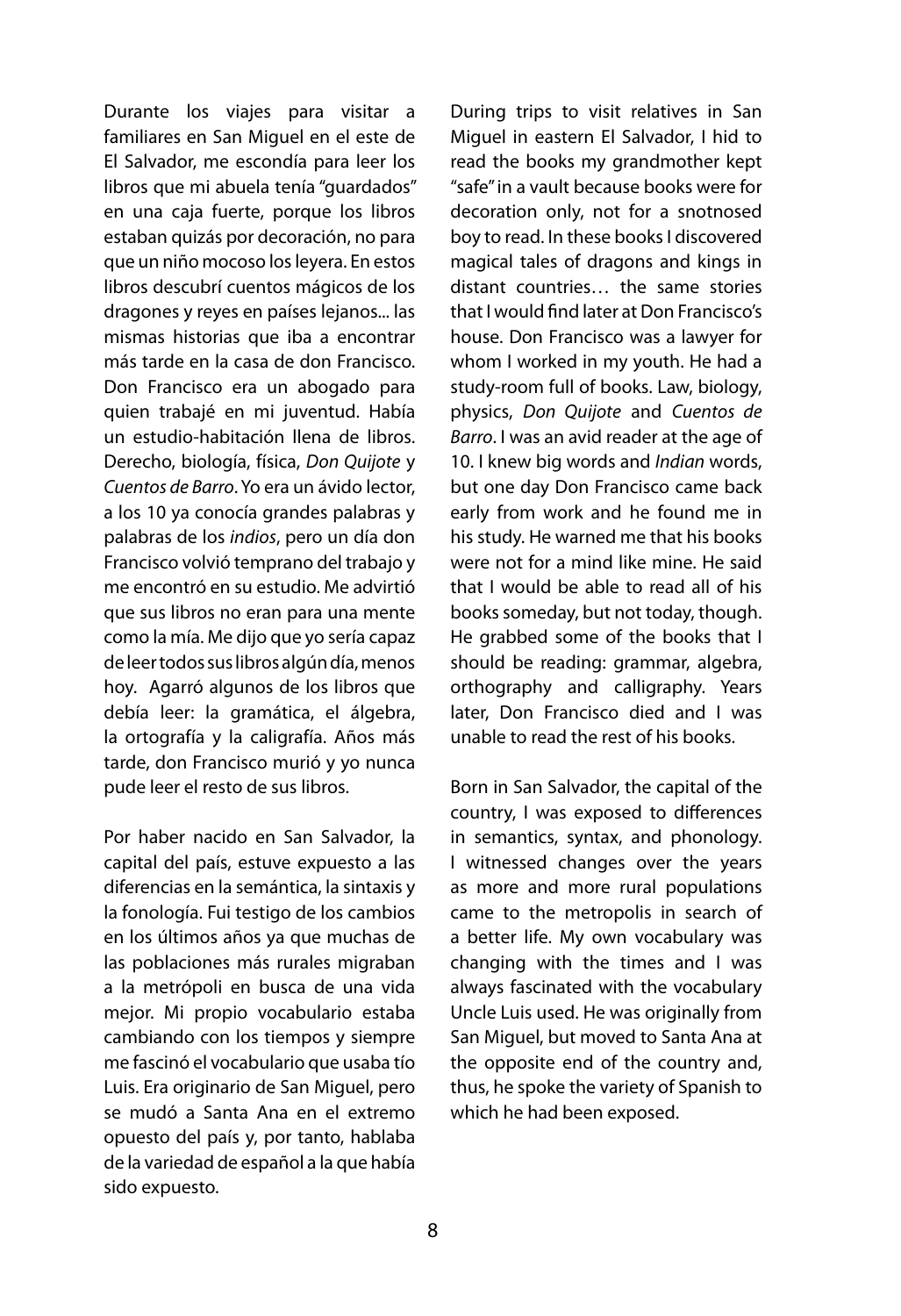A lo largo de mi educación primaria teníamos que leer *Cuentos de barro*  de Salarrué como parte del canon de la literatura salvadoreña en el sistema educativo ya que era el "padre" de la literatura. Como éramos niños, mis compañeros y yo siempre nos burlábamos de la forma inculta en que hablaban los personajes de Salarrué. Nosotros, los habitantes supremos de la ciudad capital, rechazábamos el discurso autóctono por estar "un grado por debajo de nosotros." Para esta traducción, he leído y releído el libro en español y me enloquecí con la cantidad de información que no conocía y con el hecho de que la mayoría de estas palabras que son parte de nuestra habla cotidiana se había ignorado en los diccionarios y en la literatura oficial.

Mi trabajo de traducir a Salarrué al inglés es importante para el estudio de la evolución cultural y para desexotizar la creencia de que uno puede valorar nuestras raíces y sentirse indígena al visitar los sitios arqueológicos, mientras que los salvadoreños invisibilizamos a los pueblos indígenas que están frente a nosotros. Es mi anhelo que mi traducción traiga nueva luz sobre el pasado turbulento de nuestra nación, para que podamos aprender a no cometer los mismos errores en el futuro.

Throughout my elementary education we had to read Salarrué's *Cuentos de Barro* as part of the canon of Salvadoran literature in the educational system since he is "the father" of Salvadoran literature. As children, my classmates and I always made fun of the way Salarrué's characters spoke. We, the supreme inhabitants of the capital city, rejected the autochthonous speech for being a "degree below us." For this translation, I read and re-read the book in Spanish and became infatuated with the amount of information that I didn't know, and with the fact that most of these words that are part of our daily speech had been ignored in dictionaries and in the official literature.

My rendering of Salarrué's work into English is significant for the study of cultural evolution and to de-exoticize the belief that one can feel indigenous by visiting the archeological sites while Salvadorans keep *invisibilizing* the indigenous peoples in front of them. It is my hope that my translation will shed new light on our nation's troubled past so that we can learn to avoid making the same mistakes in the future.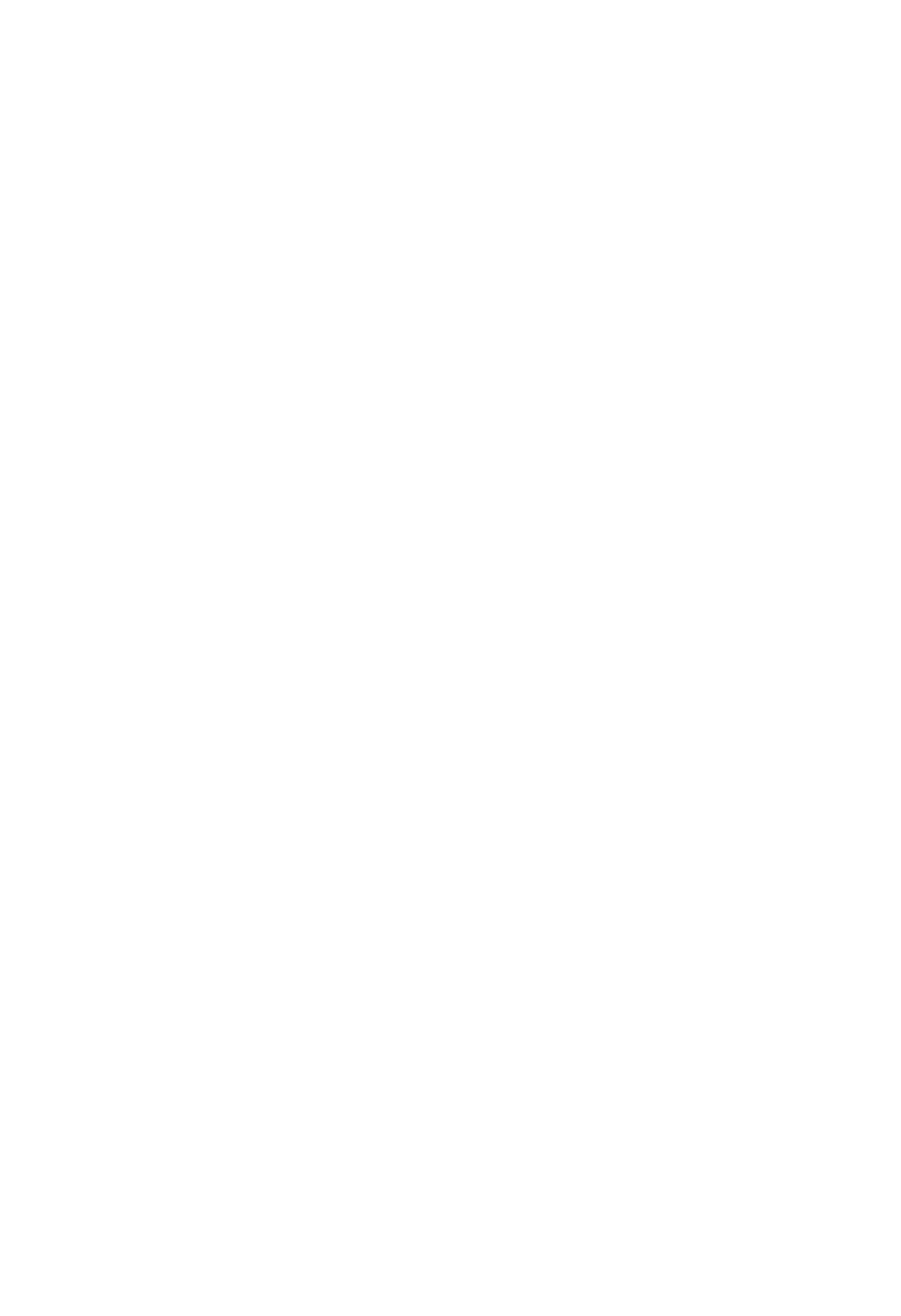## **Prólogo**

#### **De la est-ética en Salarrué: Mediación política y redención estética**

Por Rafael Lara-Martínez

#### **I. De la est-ética nacional-popular de Salarrué…**

Ante los desastres de la historia siempre existe la esperanza de rescatar un asidero ético de sus vestigios. Desconsolada y optimista, nuestra herencia se aferra a un salvoconducto por efímero que sea. Este apoyo moral que del pasado se proyecta hacia el presente, en El Salvador posee un nombre propio: Salarrué (1899-1975). Su vida carismática y su obra prolífica lo distinguen como un autor polifacético y una persona integral.

Se inicia de místico en una sinfonía literaria y pictórica —*O-Yarkandal* (1929/1974) que hipotéticamente desdeña el cuerpo. Se alza en viaje astral hacia un mundo imaginario sin amarres reales. En sus alturas espirituales lo real se disipa para volverse etéreo. Hasta el ojo crítico del nicaragüense Sergio Ramírez en su clásica introducción a *El ángel en el espejo* (Caracas, 1976) lo imagina impalpable, sin conexión alguna con la realidad socio-política que transita a diario. Salarrué viviría en "un universo irreal" sin mancha política.



No importa que la segunda edición ilustrada muestre lo obvio: dos cuerpos femeninos desnudos acariciándose. El presente nocentroamericano lo llamaría lesbianismo. Tampoco interesa que ese universo de una Atlántida remota se desenvuelva en el crimen, en el asesinato ritual, en la decapitación, en la violencia. Importa rescatar cierta evidencia de un terreno fértil en el cual la izquierda contemporánea injerta una idea de literatura sin tacha mundana durante décadas de dictadura militar. En literatura sucede lo contrario del sentido común y del refranero popular. Cuando "la mona se viste de seda, mona ya no se queda". Luego, Salarrué desciende del empíreo inmaculado hacia lo campesino en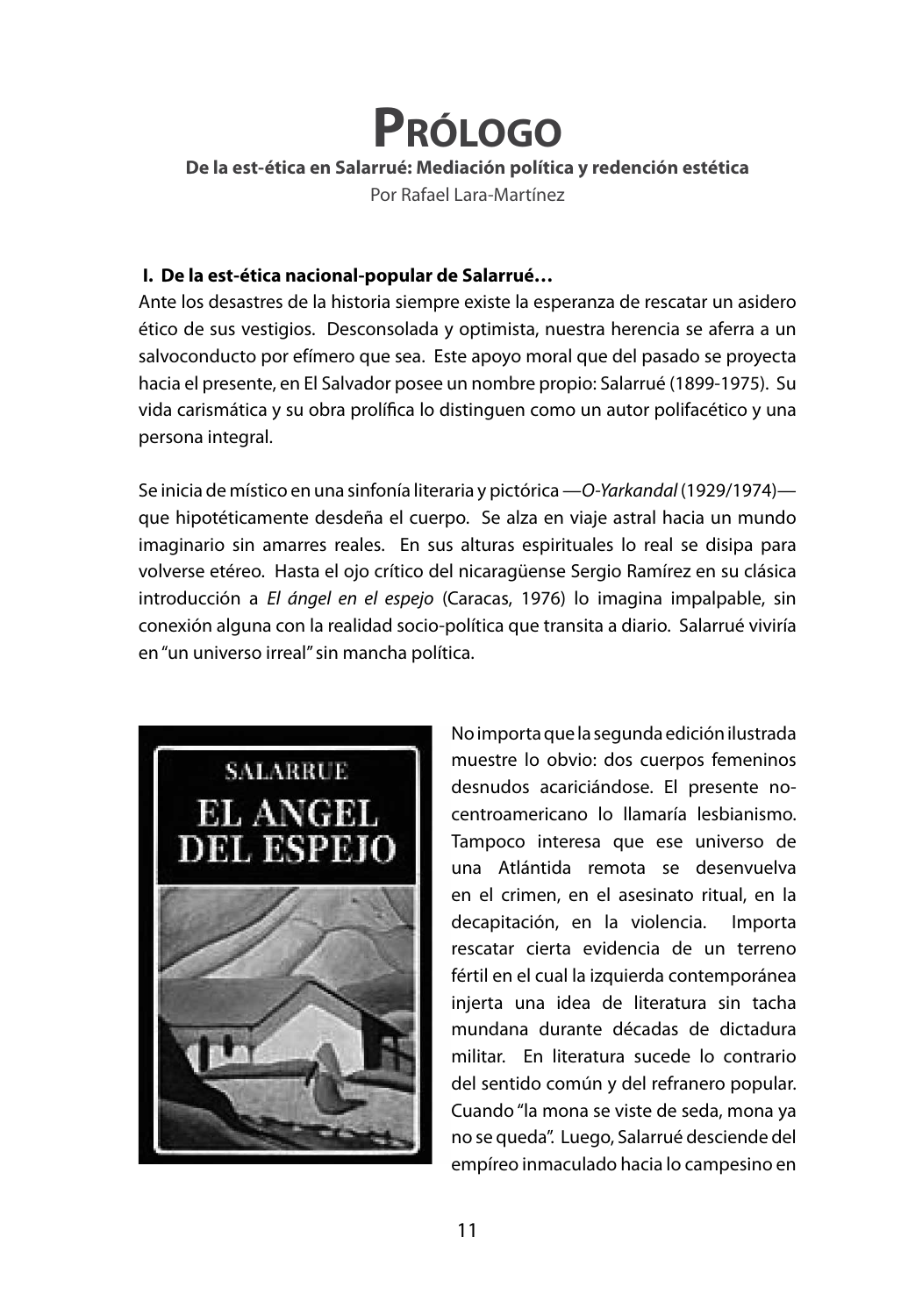*Cuentos de barro* (1933, ilustrados por José Mejía Vides) y hacia el habla infantil en *Cuentos de cipotes* (1945/1961). Su fecha clave de publicación —un año después de la matanza o etnocidio de 1932— lo hace susceptible de un rescate inigualable de lo popular. Los actores campesinos y la reproducción "fidedigna" de la oralidad lo convertirían en el candidato ideal de una contraofensiva artística que desafía toda censura del régimen en boga, el del general Maximiliano Hernández Martínez (1931-1934, 1935-1939, 1939-1944). Junto a la plástica de su ilustrador, Mejía Vides, el regionalismo de Salarrué se opondría a una política cultural en ciernes. Se presupone que al régimen le interesaría suprimir toda presencia indígena luego de la revuelta de 1932, la cual algunos califican de vernácula y otros de comunista. La documentación primaria que deniega dicha supresión se halla siempre ausente de los estudios históricos.



Sea cual fuere la motivación política de la revuelta, resta demostrar que existe una correlación, incluso indirecta, entre el rescate artístico de lo rural y el de lo indígena en Salarrué y una contraofensiva artística. Baste un recorte del *Suplemento del Diario Oficial* (1934) para verificar que el discurso liberador de la izquierda lo anticipa el régimen mismo de Martínez. La "liberación del campesinado" la inaugura el martinato bajo la aureola de un *Minimum Vital* de corte masferreriano: vivienda, educación, salud, etc. En paradoja irresoluble, las reformas revolucionarias que la actualidad del cambio le atribuye a los antecesores de su causa caracterizan al martinato mismo en su ideal indigenista.

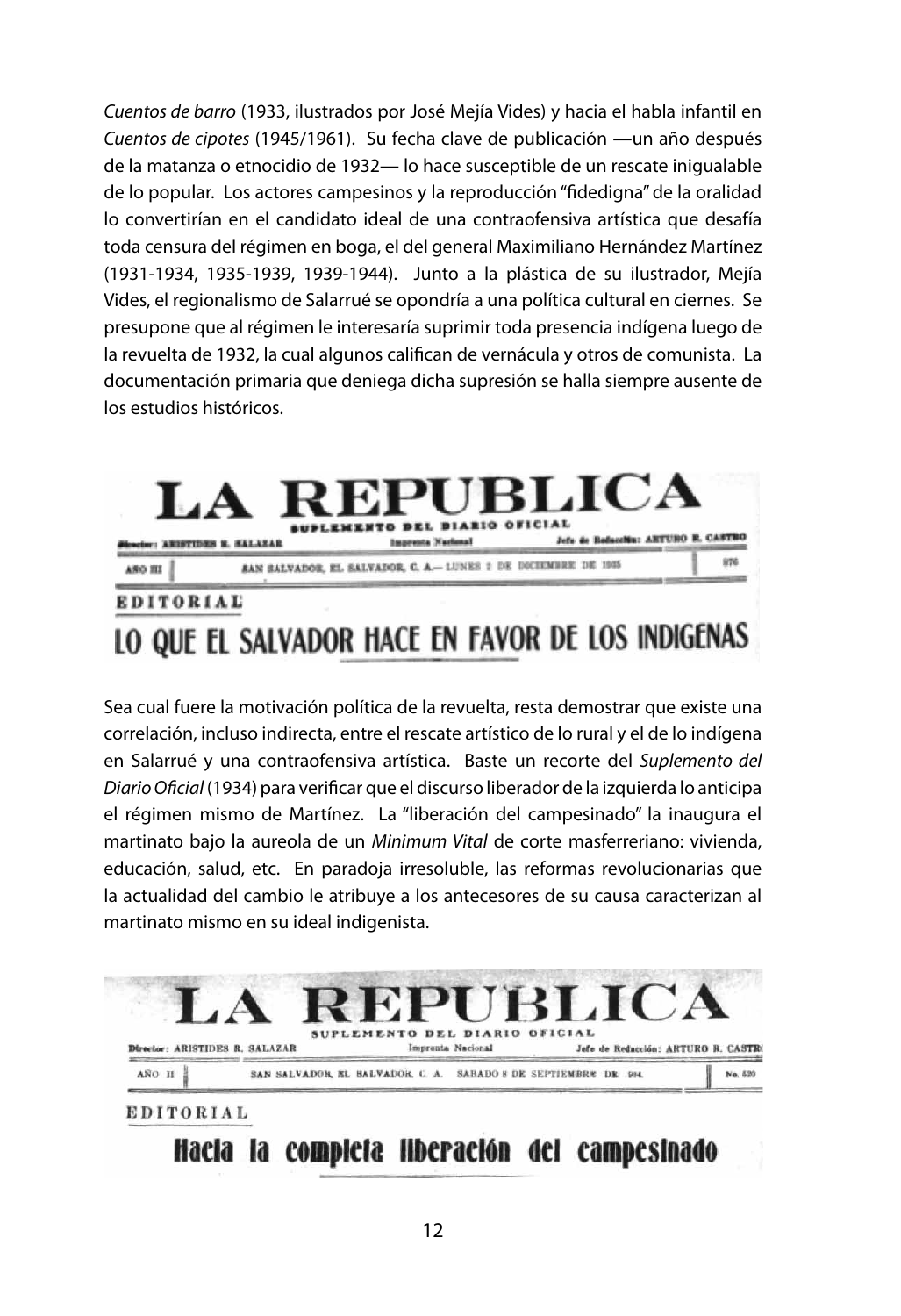Igualmente, la censura editorial que la literatura de Salarrué burlaría al elevar al indígena-campesino al estatuto de héroe literario, sería una reprimenda contra sus propios colegas y amigos teósofos entre quienes se cuenta Hugo Rinker, censor oficial. No habría una frontera evidente entre censor y crítico. Ambos pertenecen a una misma logia teosófica y comparte un universo de creencias. Junto a Rinker, en plena campaña de reelección del general Martínez, en 1934, Salarrué preside un comité porque "el gran libertador de la mente humana" [Krishnamurti] "nos traiga su mensaje de luz y de verdad". Habría un enlace inmediato, irreconocido, que ligaría lo material a lo espiritual, la teosofía a la política del martinato.

### LA REPUBLICA Visita de Krishnamurti a los países de América Latina Posibilidad de que honre con su presencia a El Salvador Se forma un Comité que trabajará porque "el gran libertador de la mente humana" nos traiga su mensaje de luz y de verdad

Al lector le toca juzgar si los eventos políticos de "liberación del campesino" y de "liberación del alma humana" se correlacionan entre sí, en plena campaña política por la reelección de un colega teósofo. Sería posible que si existiera burla alguna en Salarrué a la política oficial, este engaño salpicaría sus propias creencias teosóficas que se realizan en el reino político de este mundo bajo el mandato de un colega y amigo. Pero este enlace entre la metafísica y la política resulta tema tabú hasta el presente.

La obra cumbre del simulacro campesino en Salarrué no demuestra su oposición al proyecto nacional-popular de Martínez. En cambio, desde 1932, el autor señala su acorde parcial con el régimen. Esta anuencia la comprobaría una investigación que todos sus defensores eluden. Nadie rastrea la documentación primaria del martinato y la recepción que obtienen *Cuentos de barro* y *Cuentos de cipotes* en las publicaciones oficiales del régimen.

Tampoco nadie menciona que, luego de su elección en 1935, Martínez nombra a Salarrué delegado oficial a la Primera Exposición Centroamericana de Artes Plásticas, en octubre en San José, Costa Rica. El triunfo salvadoreño se debe al apoyo oficial al indigenismo artístico, es decir, a la corriente de pensamiento que los críticos de Martínez, sin documentación primaria, arguyen que su régimen acalla.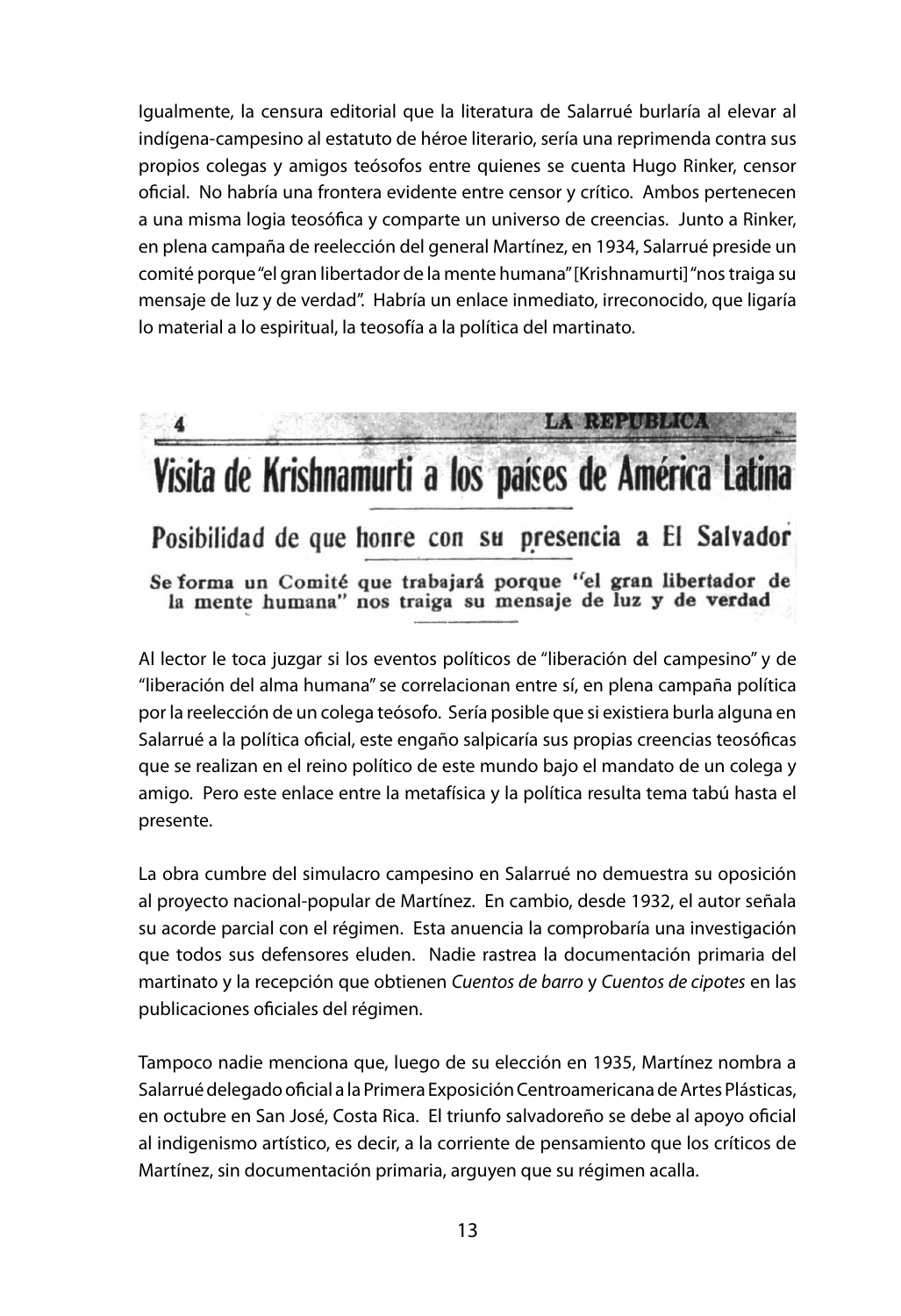Hay que ocultar la participación de Salarrué en el despegue de una "política de la cultura" en la Biblioteca Nacional para que su propuesta inspire a la izquierda contemporánea. Al hacer visible la sensibilidad campesina-indígena en su expresión, su estética inaugura una ética nacionalista que confunde los extremos políticos y partidarios en una sola "comunidad imaginaria". Funciona tal cual un centro magnético que atrae los polos opuestos a una esfera neutral.

En síntesis, el escondrijo historiográfico verifica cómo el proyecto cultural de la derecha y de la izquierda en curso —martinistas, comprometidos, ex-sandinista en el caso de Ramírez o la del cambio salvadoreño actual— se apropia de un diseño artístico de la derecha. Lo descontextualiza —abstrayendo las obras literarias y plásticas de su intención política original— y, al cabo, lo propone como modelo a imitar en el presente.

El bosquejo cultural de la izquierda es una copia, una repetición de un simulacro artístico de la derecha. Las rigurosas exigencias revolucionarias vigentes las cumple la política cultural nacional-popular de los años treinta. No hay nada nuevo bajo el sol. Sólo existe el eterno retorno de lo mismo que, como el péndulo, se disfraza de cambio.

### Evolución de la música indígena en Centro América

Una distinguida artista salvadoreña descubre en un pebetero de barro la llamada Escala Tetrafónica

Quiénes son los que han puesto los cimientos de un arte autóctono, bello, lleno de profundas nostalgias

#### **II. …A la traducción de** *Cuentos de barro/Tales of Clay*

 Esta encrucijada política de Salarrué no implica que se invalide su juicio estético. Por lo contrario, al visualizar lo indígena-campesino y lo infantil popular como acto de habla y de cultura, el autor funda un proyecto de re-presentación de primera magnitud. Inaugura una nacionalidad que rompe las oposiciones partidarias hasta congeniarlas en un terreno artístico neutro. Reconcilia sus diferencias gracias a un proyecto único de nación. La redención estética del indígena se extiende como territorio nacional de mediación política entre los extremos.

Ningún otro artista salvadoreño es capaz de seducir a ambos polos por medio de un simulacro tal de nacionalidad. La obra salarrueriana se llamaría "el falso falsificador". Exhibe un calco tan realista de la *verdad* que sus observadores ya no distinguen entre la copia y el original. *Cuentos de barro* expone una verdadera *"Salvadoran Matrix"* que suplanta lo real, incluso a ochenta años de su edición.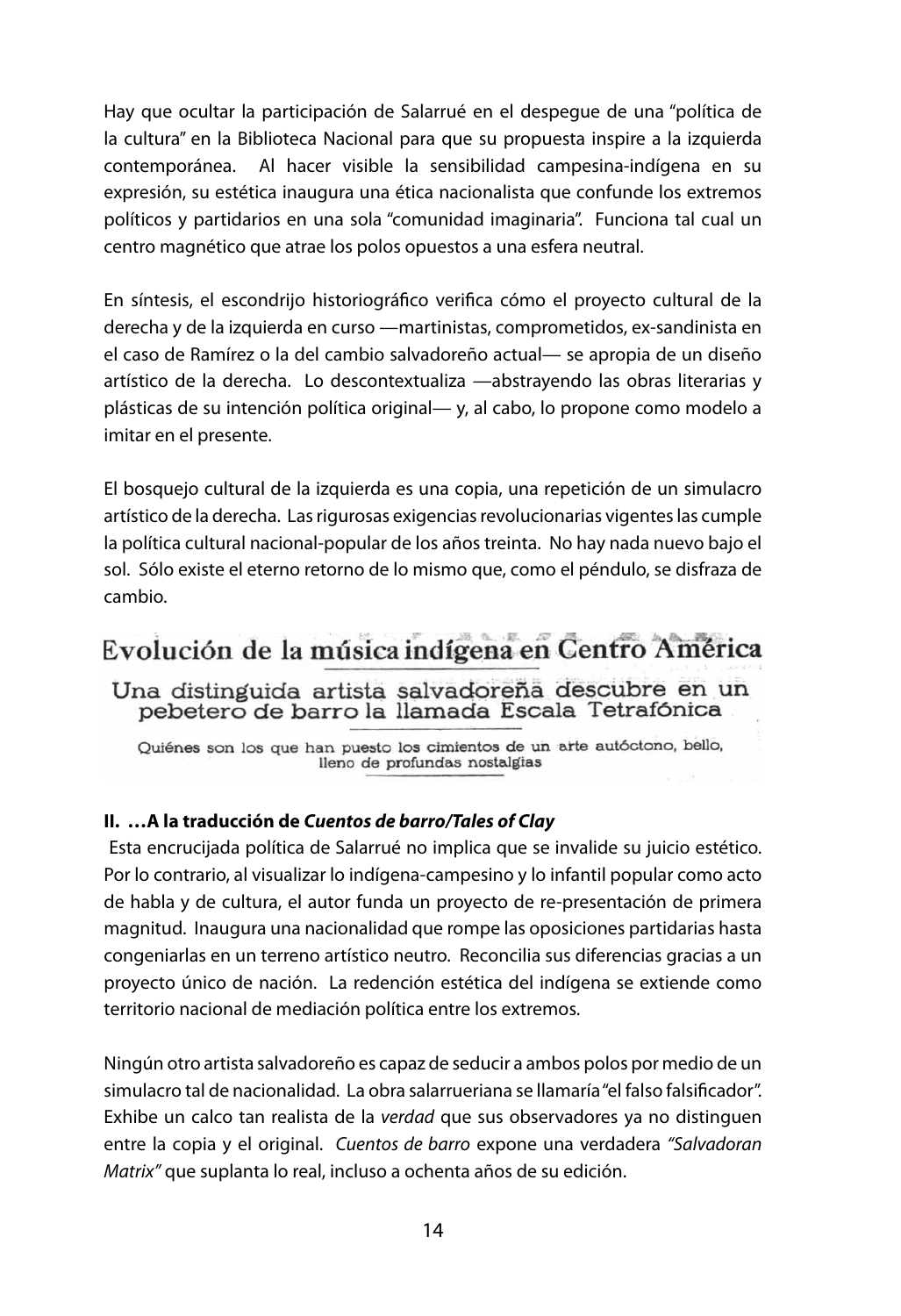Desde sus lectores originales olvidados —los artistas indigenistas que forjan la "política de la cultura" del martinato— los diversos gobiernos militares siguientes, el elogio de la generación comprometida (Roberto Armijo y Roque Dalton), el aplauso de Ramírez y la ovación actual, el libro representa el mejor acto de fundación imaginaria de la nacionalidad salvadoreña. Ni siquiera el *best seller* del poeta salvadoreño más aclamado —*Las historias prohibidas del Pulgarcito* (1974) de Roque Dalton— congrega posiciones tan adversas a su favor. Su lectura no funda un proyecto unificado de nación, de izquierda a derecha.

En este logro est-*ético* se inserta la propuesta de Nelson López Rojas por traducir ese libro clave al inglés. Sería la primera tentativa de proyectar hacia una arena internacional el mayor legado artístico de El Salvador. Su trabajo lingüístico es minucioso. La traducción no sólo reproduce el contenido de cada cuento. Recrea el apoyo material sobre el cual se levanta cada contenido concreto. La exigencia salarrueriana requiere que exista una consonancia absoluta entre el sonido y el sentido. El sonido no ofrece un simple asiento que recibe el dictado de un contenido el cual se vuelve sensible al expresarse. El sonido forja el sentido.

Si la ética indígena-campesina sólo es visualizada por una estética, su contenido cultural es materializado una cadena sonora, en un juego interactivo entre el sonido y el sentido. He ahí el gran obstáculo que López Rojas debe vencer. Haría que el sentido surja del sonido. Esta cuestión es ardua. Si decantar el español rural salvadoreño al estándar no resulta fácil, tanto más difícil resulta trasvasarlo hacia una lengua extranjera. O quizás, el castellano es ya un idioma extranjero. Quizás…

Por esa exigencia, López Rojas no necesita contextualizar la obra en su marco sociopolítico. En cambio, precisa elaborar un análisis lingüístico exhaustivo de lo más diversos niveles lingüísticos en *Cuentos de barro* y de su trasposición al inglés. A nivel fonológico, se preguntaría cuáles sonoridades inglesas transcriben la armonía sonora, casi intraducible, de *"Kusususapo vengan acá cojan al sapo que se me va", o de "cabsa que misteris cuquis cantis rompis rabis caleberis coquis, sacamalaca, trufis trofis, safety matches y siacabuche".*

A la reproducción de la musicalidad le prosigue la búsqueda de un ritmo melódico que calque la morfología y la sintaxis del español salvadoreño regional. Un ejemplo de *Cuentos de cipotes* basta. Para el héroe, el valor de un objeto no deriva de sus cualidades inherentes. Procede de los atributos que el discurso, cargado de afectividad, le asigna como si se tratase de propiedades que emanaran directamente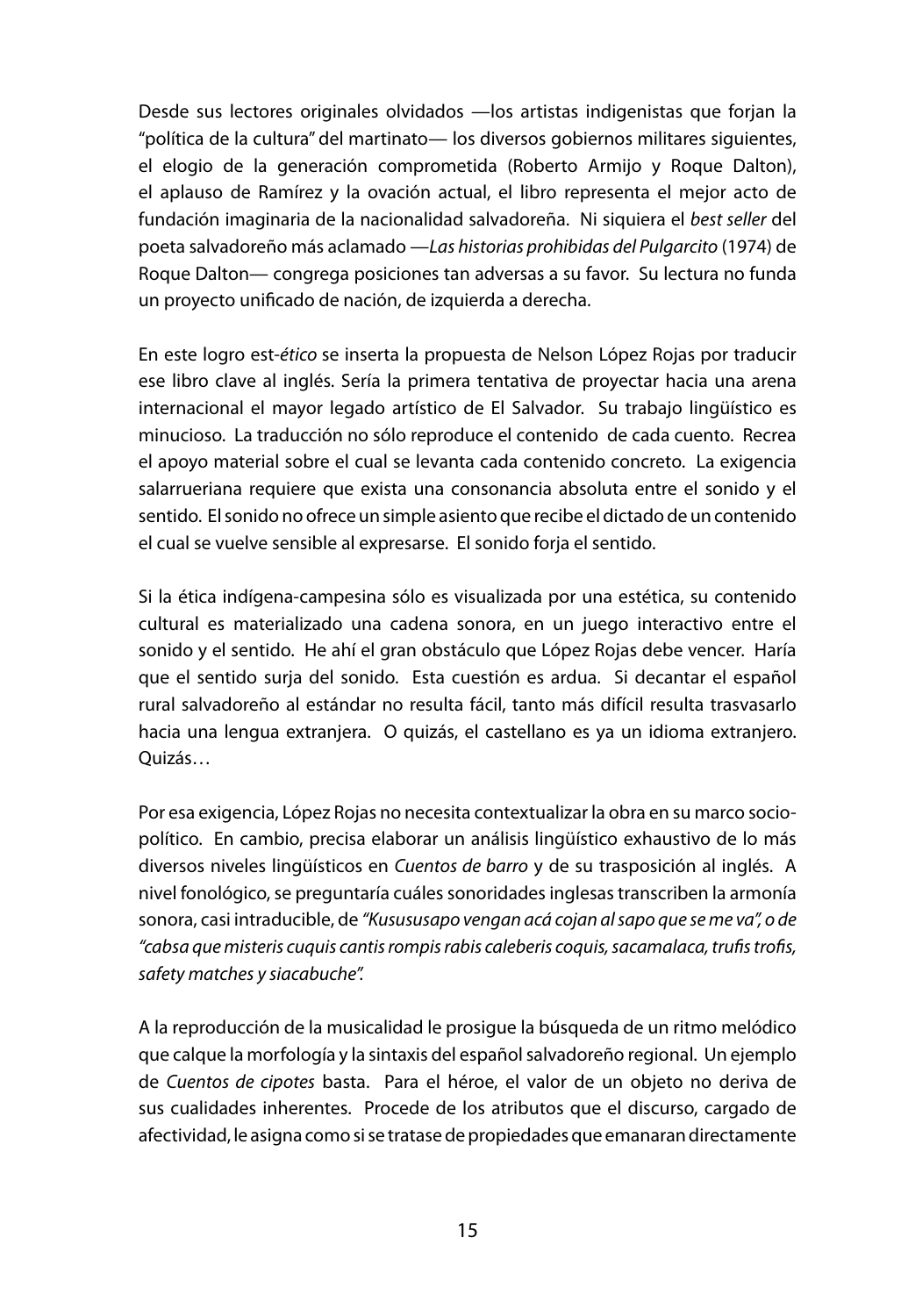del mismo objeto. En el ejemplo siguiente se trata de un acordeón. "*Es [...] un barrigante farolero que siabre naipiado, siacurruca y se culumpia, suspira diamores, eruta sin malcriadesa, se enchuta en la invisivilidad y se despereza gatiado.*

La enseñanza es simplemente radical. La recreación idiomática que se deleita en asociar sonidos y palabras inventadas muestra la importancia que posee la lengua al determinar los objetos reales en el mundo. La poética salarruerina nos instruye hasta qué punto las palabras hacen las cosas. Engendran una aureola subjetiva sobre lo sensible. La lengua rural salvadoreña crea, fragua un mundo tan singular que sólo López Rojas se atreve por vez primera en ochenta años a trasvasarla hacia una *matrix* ajena.

Asimismo, López Rojas decanta una estética —una esfera de la percepción y sensación humana— la cual indaga las cualidades sensibles de las cosas. La cultura rural salvadoreña traza una serie de correspondencias entre mundo natural y humano. El mundo se vive por medio de los sentidos. Tanto es así que el tiempo no lo mide el reloj. Lo mide una dimensión sensitiva que privilegia la vista, el olfato y el oído como normas que recortan la duración. El amanecer, la tarde y la noche se observan, se huelen y se escuchan de manera propia. Basta un par de ejemplos. "La fragancia de la mañana venía mera cargada". "La aurora se iba subiendo por la pared del oriente, como una enredadera".

En este intercambio entre objetos físicos y observador rural se engendra una cultura como universo de correspondencias entre un macrocosmos natural que se rinde ante la cultura y un microcosmos humano que a su vez se somete al influjo de lo natural. La conversión del mundo en cosmos se opera gracias a la actividad sensorial de un observador, quien inscribe su propia subjetividad perceptiva en el flujo del tiempo objetivo.

López Rojas enfrenta todos esos desafíos para ofrecer la primera traducción completa de *Cuentos de barro* en una lengua extrajera. Su meticuloso quehacer de traductor e intérprete la aplaudiría El Salvador en su conjunto, ya que disemina hacia el extranjero la enciclopedia primordial que compila nuestra nacionalidad. La disemi-*Nación* que López Rojas inaugura hace de la comunidad imaginaria salvadoreña —compartida de izquierda a derecha— un verdadero *círculo completo de la educación política nacional.* Ojalá que López Rojas ensanche este conocimiento hacia otras obras fundadoras de lo salvadoreño. Esta tarea de expansión global de lo regional es su misión, su destino hacia el futuro.